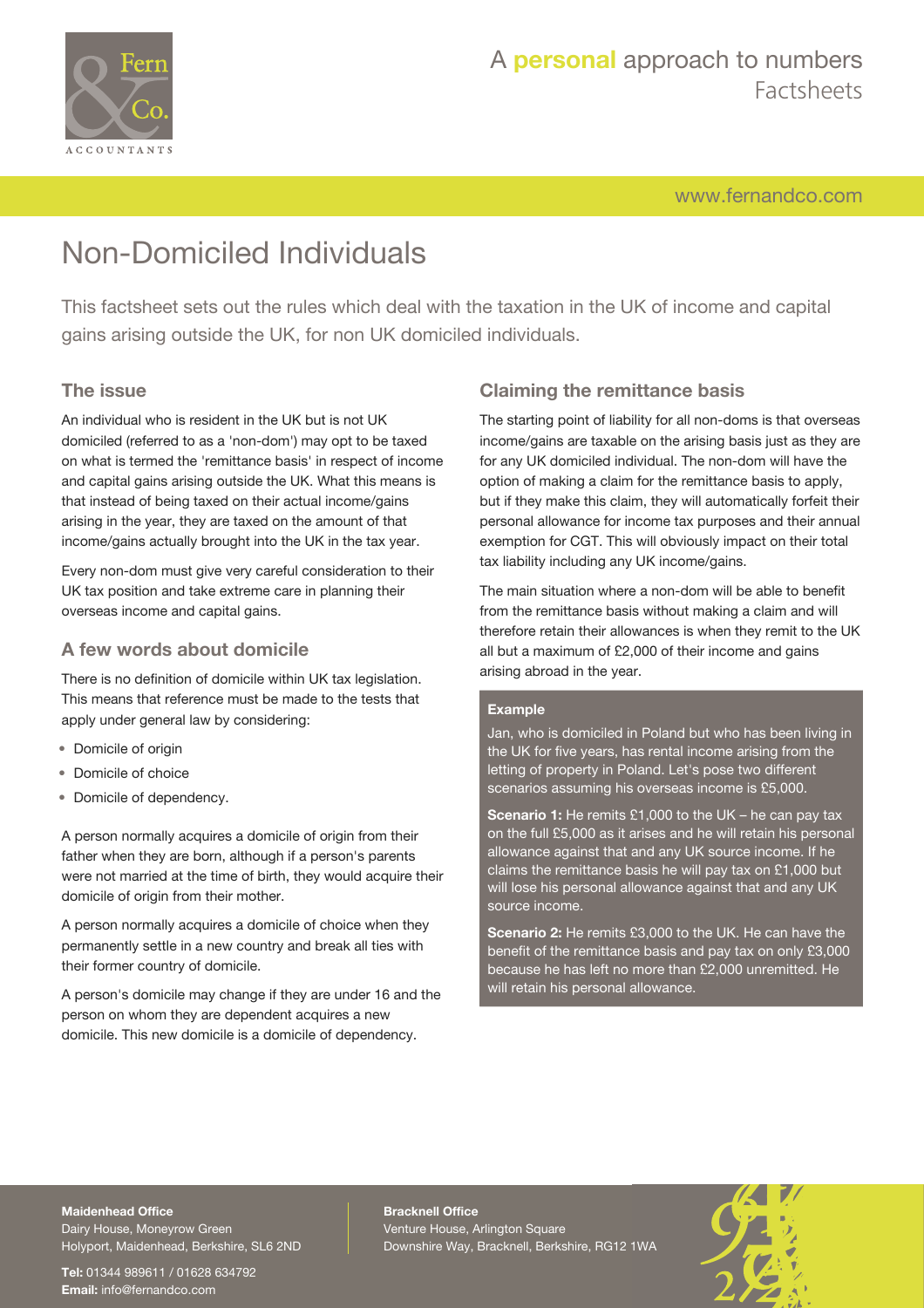

## [www.fernandco.com](http://www.fernandco.com)

## **Claiming the remittance basis - long term residents**

#### **What is a long term resident?**

Matters become more complex and serious when an individual is within the definition of a long term UK resident. This will arise when the individual has been resident in the UK for at least seven out of the nine UK tax years preceding the one for which liability is being considered. For these purposes a part year of residence counts as a full year. In considering the position for 2021/22 it is necessary to look at the individual's UK residence position going back as far as 2012/13 (ie to 6 April 2012). If they have been UK resident for at least seven of those years then they will be classed as a long term resident for the purpose of the remittance basis.

#### **Example**

Sanjay first came to the UK in July 2014. He will be classed as resident here from 2014/15 which will mean that he meets the seven year rule and will therefore be treated as a long term resident in 2021/22. If his residence had not commenced until July 2015 he would only have six years of residence and would not become a long term resident until 2022/23.

**What are the implications of being a long term resident?**

Essentially the long term resident (who must be 18 years of age or over at some time in the tax year concerned) can only claim the benefit of the remittance basis if they pay an additional £30,000 in addition to the tax on any income or gains remitted. This sum is known as the 'remittance basis charge' (RBC).

The rules surrounding this charge are complex but the 'bare bones' are as follows:

- the charge effectively represents tax on unremitted income or gains
- the non-dom nominates specific income/gains to represent this charge
- the sums nominated cannot then be charged to UK tax even if they are subsequently remitted to the UK in a later year
- the nominated income/gains are deemed to be remitted only after all other unremitted income/gains have come into the UK
- tax on the sums nominated may be eligible for relief under a double tax agreement (DTA).

The RBC is not avoided where there is a failure to nominate specific income/gains and such failure may result in duplicate or higher taxation in future years.

#### **Example**

Let us assume that Sanjay is a long term resident for 2021/22 and that he has overseas income arising in India of £6,000. He can only secure the remittance basis for 2021/22 if he pays the RBC. Clearly it would be nonsensical for him to pay that charge to avoid tax on say for example £4,000 of income which was unremitted. He will therefore not elect for the remittance basis and will pay UK tax on the full £6,000 of income arising from India. If that income has been subject to tax in India he may be entitled to set any Indian tax against his UK liability.

#### **Example**

Sergio is a very wealthy Spaniard who has been living in the UK for seven years. He is a higher rate UK tax payer. In the current tax year he has income of £150,000 arising in Spain and also makes a capital gain of £500,000 on the sale of a Spanish commercial property. He remits none of this to the UK in the current tax year.

He claims the remittance basis and obviously has no liability on remitted income because there is none. He will have to pay the RBC of £30,000 and must nominate income or gains to represent this sum. He could nominate £150,000 of the capital gain which, taxed at 20%, would represent a liability of £30,000.

#### **Maidenhead Office**

Dairy House, Moneyrow Green Holyport, Maidenhead, Berkshire, SL6 2ND

**Tel:** 01344 989611 / 01628 634792 **Email:** [info@fernandco.com](mailto:info@fernandco.com)

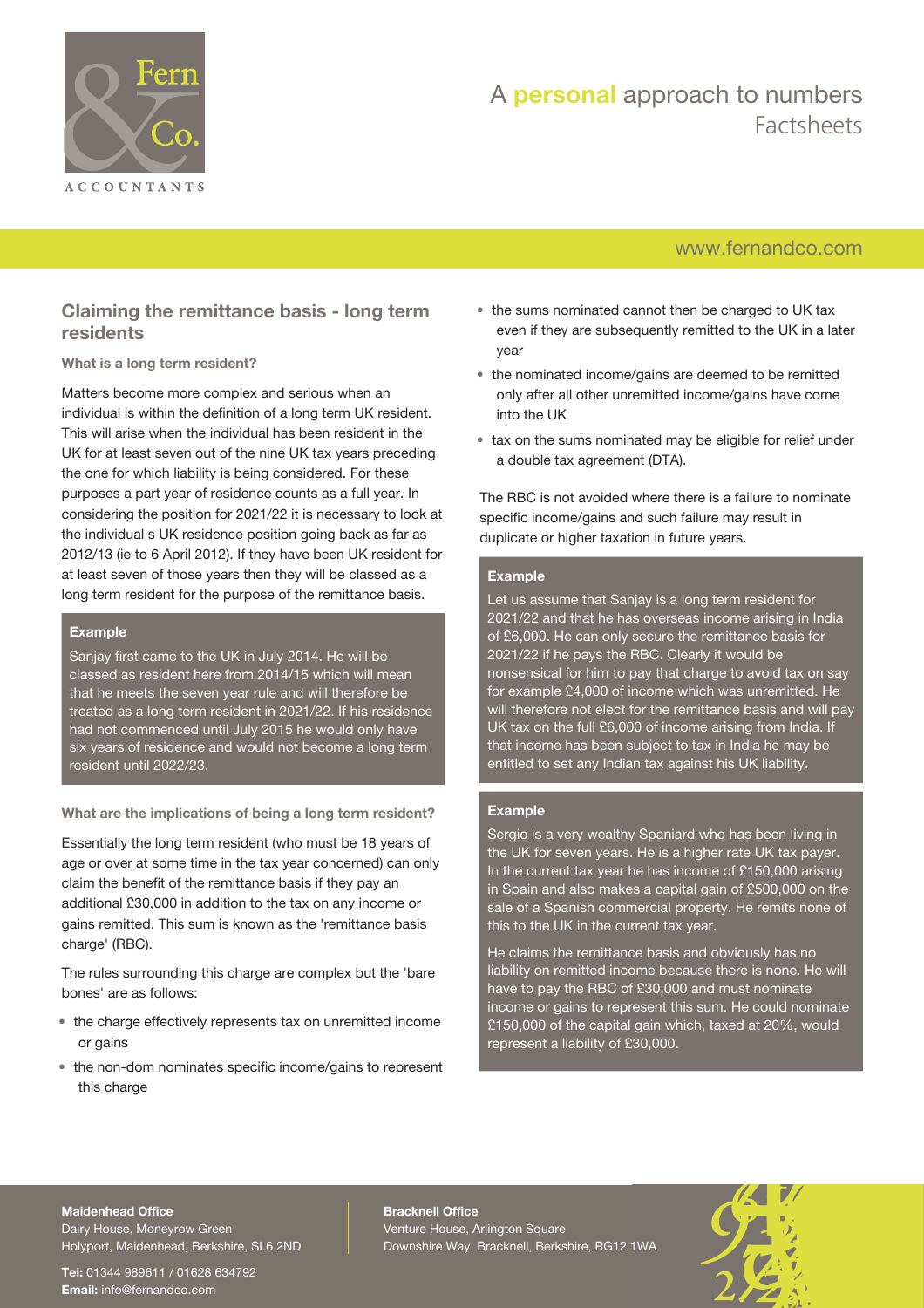

## [www.fernandco.com](http://www.fernandco.com)

That would satisfy the RBC and would mean that £150,000 of the gains would not be taxed if it is subsequently remitted. It would also mean, subject to the terms of the UK / Spanish DTA, that he may be eligible for relief in respect of any Spanish tax on this sum.

## **Higher RBC charges for some**

A higher RBC charge applies for an individual that has been UK resident for 12 out of the previous 14 years. This charge is currently £60,000.

#### **Example**

If Sergio (from the previous example) has been living in the UK for say 12 years then given the same circumstances he may decide that £60,000 is too high a price to pay.

If he did decide to claim the remittance basis there is still no liability on remitted income because there is none. He would have to pay the increased RBC of £60,000 and must nominate income or gains to represent this sum. He could nominate £300,000 of the capital gain which, taxed at 20%, would represent a liability of £60,000.

That would satisfy the RBC and would mean that £300,000 of the gains would not be taxed if it is subsequently remitted. It would also mean, subject to the terms of the UK / Spanish DTA, that he may be eligible for relief in respect of any Spanish tax on this sum.

#### **Deemed domicile**

Some individuals who are not domiciled in the UK are deemed to be UK domiciled in certain circumstances. Since 2017/18 the rule applies when either of two conditions are met. This means that the remittance basis is not available to them.

Condition A applies when a person who is UK resident for a tax year was also born in the UK and had a UK domicile of origin (but subsequently changed their domicile). Such a person is deemed to have a UK domicile.

Condition B applies when the individual has been UK resident for at least 15 of the 20 tax years immediately preceding the one for which liability is being considered. (Note: For IHT purposes it is also necessary to be resident for at least one of the four tax years ending with the relevant tax year.)

#### **Example**

Cesar a non-UK domicile was resident in the UK from 2003/04 until 2018/19 inclusive, a total of 16 years. He is therefore UK deemed domicile for 2018/19 and onwards.

He leaves the UK to travel the world and is non-UK resident for four years from 2019/20. He resumes UK residence in 2023/24. In 2023/24 he is still UK deemed domicile for income tax and CGT so the arising basis and not the remittance basis applies. (He is though no longer a UK deemed domicile for IHT purposes.)

A UK deemed domicile may in certain circumstances be able to rebase assets using the market value at 6 April 2017 for CGT purposes. Please seek our advice if relevant.

#### **What is a remittance?**

HMRC take the view that whatever method an individual uses to bring income or gains into the UK it may be treated as a remittance. The rules are very detailed and it is only possible here to give a brief outline.

#### **Relevant person**

Essentially a remittance can be caught if it is for the benefit of any person who, in relation to the taxpayer (ie the nondom with overseas income/gains), is within the definition of a relevant person. That list includes:

- the taxpayer
- their spouse or civil partner
- a partner with whom they are living as a spouse or civil partner
- any child or grandchild under 18 years of age

#### **Maidenhead Office**

Dairy House, Moneyrow Green Holyport, Maidenhead, Berkshire, SL6 2ND

**Tel:** 01344 989611 / 01628 634792 **Email:** [info@fernandco.com](mailto:info@fernandco.com)

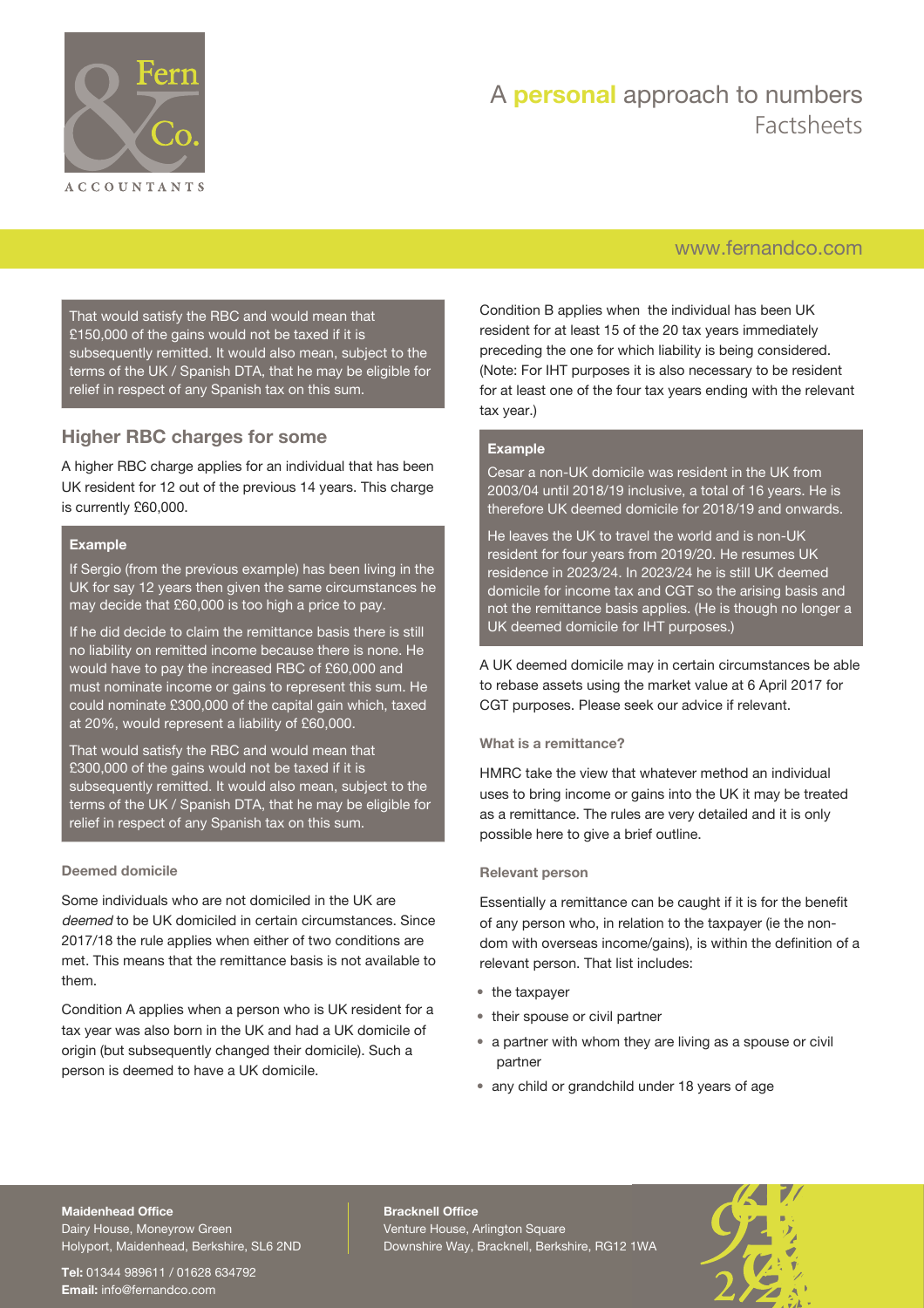

## [www.fernandco.com](http://www.fernandco.com)

- a close company in which any relevant person is a shareholder
- a trust in which any relevant person is a beneficiary.

#### **Basic concept of a remittance**

Two conditions must be in place for a remittance to arise. Firstly property, money, or consideration for a service, must be brought into the UK for the benefit of a relevant person and secondly, the funds for that property etc must be derived directly or indirectly from the overseas income and gains. These rules are much wider than the old rules. Some examples will help to explain the scope.

#### **Example**

Alex, a wealthy Canadian, lives in the UK with his wife and young children. He has a significant bank deposit in Jersey which generates a large amount of income each year. Any of the following uses of that income would constitute a remittance for UK tax purposes:

- he buys an expensive car in Germany and brings it into the UK
- he opens a bank account in the UK for each of his children with funds from Jersey
- he sends his wife on an expensive weekend at a spa and the bill for the break is sent direct to Jersey for settlement
- he uses a credit card in the UK which is settled on a monthly basis out of the Jersey income.

There are some exceptions for example clothes, watches and jewellery for personal use and other goods up to a value of £1,000.

#### **A more indirect route is also caught**

In the past it had been possible to use a route known as 'alienation' to avoid the remittance basis. This would involve an individual giving someone else their overseas income and then that individual bringing the money into the UK. In the recipient's hands it would have represented capital and the remittance would have been avoided. Now such a route is

not possible. Any attempt at 'alienation' which involves the funds ultimately being brought into the UK for the benefit of a relevant person will be caught as a remittance by the taxpayer. This rule is likely to cause some difficult situations.

#### **Example**

Alex gifts some of the Jersey income to an adult son. He uses the money to pay for a UK school trip for his own son. The grandson is a relevant person as far as Alex is concerned and this payment will constitute a remittance on which Alex is taxable in the UK.

### **Other issues**

There are a number of other issues covered by the rules such as:

- transitional arrangements to deal with property acquired before 6 April 2008
- transitional arrangements to deal with payment of interest on overseas loans used to fund the purchase of a UK property
- the identification of remittances from mixed funds
- dealing with gains arising in offshore trusts.

### **Relief for business investment**

Where a non-dom remits funds to the UK which are then invested in a qualifying business in the UK those funds are not treated as a remittance so the remittance basis may be more attractive. It should be noted, however, that a claim for the remittance basis still involves paying the appropriate RBC which may be due.

The rules for Business Investment Relief are detailed but the key elements are:

- the investment must be in shares or loans to a trading company or a company which will invest in trading companies, or a company which is a combination of the two
- the company must be unquoted

#### **Maidenhead Office**

Dairy House, Moneyrow Green Holyport, Maidenhead, Berkshire, SL6 2ND

**Tel:** 01344 989611 / 01628 634792 **Email:** [info@fernandco.com](mailto:info@fernandco.com)